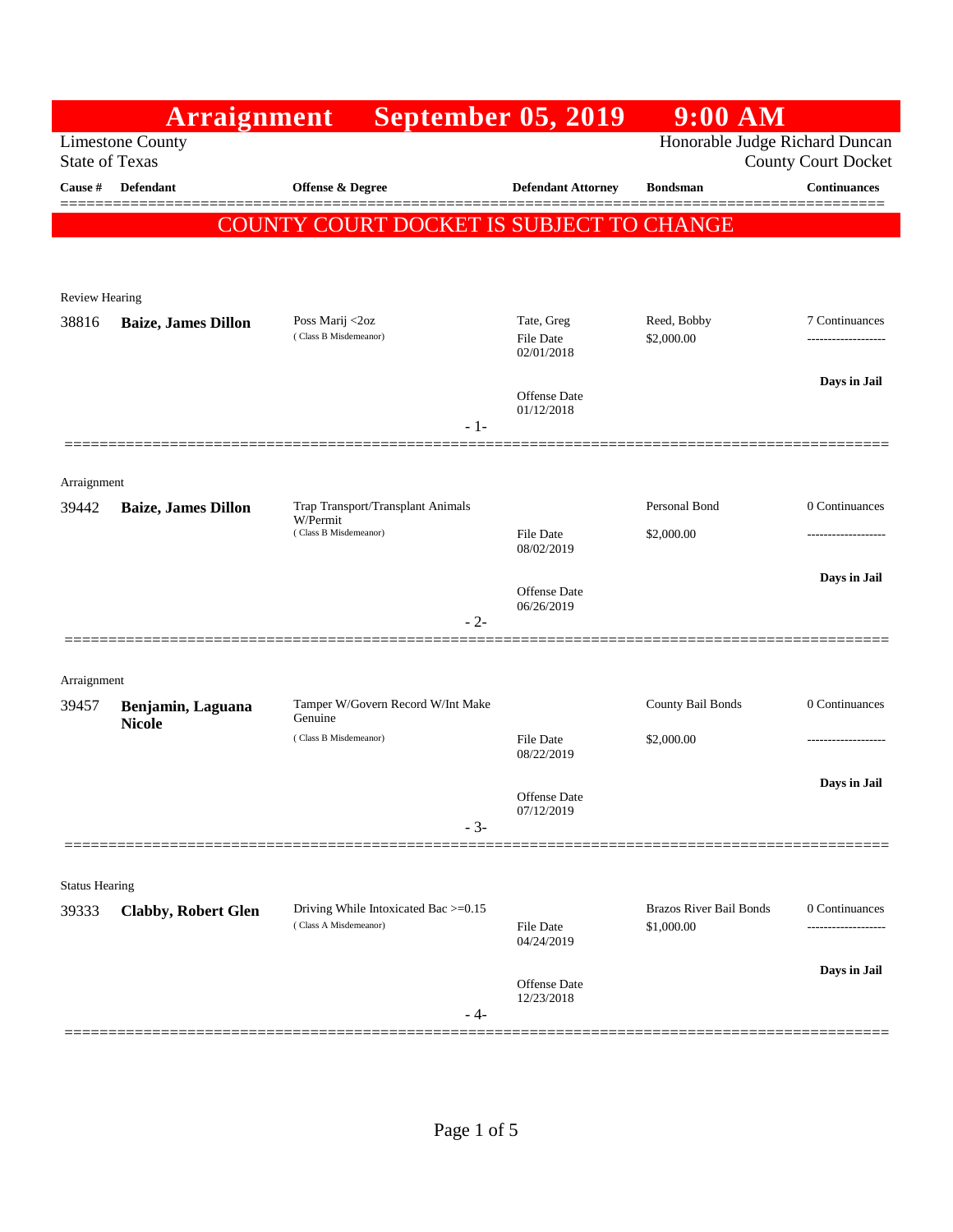|                                                                                    | Arraignment                              |                                                                            | <b>September 05, 2019</b>         | $9:00$ AM                                    |                                       |  |  |  |
|------------------------------------------------------------------------------------|------------------------------------------|----------------------------------------------------------------------------|-----------------------------------|----------------------------------------------|---------------------------------------|--|--|--|
| Honorable Judge Richard Duncan<br><b>Limestone County</b><br><b>State of Texas</b> |                                          |                                                                            |                                   |                                              | <b>County Court Docket</b>            |  |  |  |
| Cause #                                                                            | Defendant                                | Offense & Degree                                                           | <b>Defendant Attorney</b>         | <b>Bondsman</b>                              | <b>Continuances</b>                   |  |  |  |
|                                                                                    |                                          |                                                                            |                                   |                                              |                                       |  |  |  |
|                                                                                    | COUNTY COURT DOCKET IS SUBJECT TO CHANGE |                                                                            |                                   |                                              |                                       |  |  |  |
|                                                                                    |                                          |                                                                            |                                   |                                              |                                       |  |  |  |
| <b>Status Hearing</b>                                                              |                                          |                                                                            |                                   |                                              |                                       |  |  |  |
| 39334                                                                              | <b>Clabby, Robert Glen</b>               | Driving W/Lic Inv W/Prev<br>Conv/Susp/W/O Fin Res<br>(Class B Misdemeanor) |                                   | <b>Brazos River Bail Bonds</b><br>\$1,000.00 | 0 Continuances                        |  |  |  |
|                                                                                    |                                          |                                                                            | File Date<br>04/24/2019           |                                              | .                                     |  |  |  |
|                                                                                    |                                          |                                                                            |                                   |                                              | Days in Jail                          |  |  |  |
|                                                                                    |                                          |                                                                            | <b>Offense</b> Date<br>12/23/2018 |                                              |                                       |  |  |  |
|                                                                                    |                                          | $-5-$                                                                      |                                   |                                              |                                       |  |  |  |
|                                                                                    |                                          |                                                                            |                                   |                                              |                                       |  |  |  |
| Arraignment<br>39441                                                               | Dixon, Matthew                           | Poss Marij <2oz                                                            |                                   | County Bail Bonds                            | 0 Continuances                        |  |  |  |
|                                                                                    | <b>Marciano</b>                          | (Class B Misdemeanor)                                                      |                                   |                                              |                                       |  |  |  |
|                                                                                    |                                          |                                                                            | File Date<br>07/29/2019           | \$2,000.00                                   | ------------------                    |  |  |  |
|                                                                                    |                                          |                                                                            | <b>Offense</b> Date               |                                              | Days in Jail                          |  |  |  |
|                                                                                    |                                          | $-6-$                                                                      | 05/25/2019                        |                                              |                                       |  |  |  |
|                                                                                    |                                          |                                                                            |                                   |                                              |                                       |  |  |  |
| Arraignment                                                                        |                                          |                                                                            |                                   |                                              |                                       |  |  |  |
| 39443                                                                              | Guzman, Juan                             | Driving While Intoxicated Bac >=0.15                                       |                                   | County Bail Bonds                            | 0 Continuances                        |  |  |  |
|                                                                                    | <b>Antonio</b>                           | (Class A Misdemeanor)                                                      | <b>File Date</b>                  | \$5,000.00                                   |                                       |  |  |  |
|                                                                                    |                                          |                                                                            | 08/02/2019                        |                                              |                                       |  |  |  |
|                                                                                    |                                          |                                                                            | Offense Date                      |                                              | Days in Jail                          |  |  |  |
|                                                                                    |                                          | $-7-$                                                                      | 05/23/2019                        |                                              |                                       |  |  |  |
|                                                                                    |                                          |                                                                            |                                   |                                              |                                       |  |  |  |
| Arraignment                                                                        |                                          |                                                                            |                                   |                                              |                                       |  |  |  |
| 39448                                                                              | <b>Hensley, Michael Litz</b>             | Assault Cause Bodily Inj.<br>(Class A Misdemeanor)                         | <b>File Date</b>                  | Personal Bond<br>\$3,000.00                  | 0 Continuances<br>------------------- |  |  |  |
|                                                                                    |                                          |                                                                            | 08/08/2019                        |                                              |                                       |  |  |  |
|                                                                                    |                                          |                                                                            | <b>Offense</b> Date               |                                              | Days in Jail                          |  |  |  |
|                                                                                    |                                          | $-8-$                                                                      | 06/02/2019                        |                                              |                                       |  |  |  |
|                                                                                    |                                          |                                                                            |                                   |                                              |                                       |  |  |  |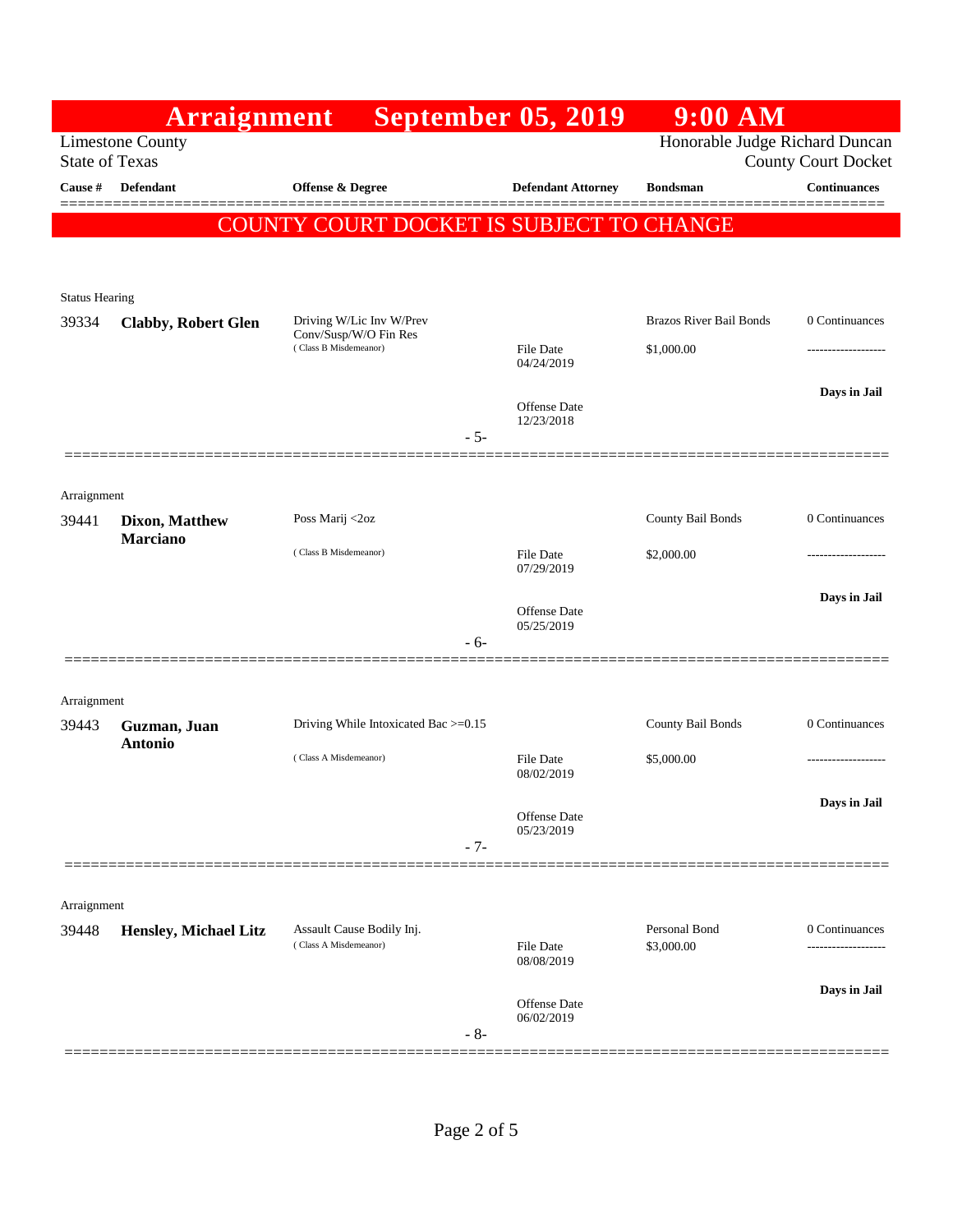|                                                                                                                  | Arraignment                              |                                                                                | <b>September 05, 2019</b>         | $9:00$ AM                 |                     |  |  |  |
|------------------------------------------------------------------------------------------------------------------|------------------------------------------|--------------------------------------------------------------------------------|-----------------------------------|---------------------------|---------------------|--|--|--|
| Honorable Judge Richard Duncan<br><b>Limestone County</b><br><b>State of Texas</b><br><b>County Court Docket</b> |                                          |                                                                                |                                   |                           |                     |  |  |  |
| Cause #                                                                                                          | Defendant                                | Offense & Degree                                                               | <b>Defendant Attorney</b>         | <b>Bondsman</b>           | <b>Continuances</b> |  |  |  |
|                                                                                                                  |                                          |                                                                                |                                   |                           |                     |  |  |  |
|                                                                                                                  | COUNTY COURT DOCKET IS SUBJECT TO CHANGE |                                                                                |                                   |                           |                     |  |  |  |
|                                                                                                                  |                                          |                                                                                |                                   |                           |                     |  |  |  |
| Theft By Check<br>34725                                                                                          | Lauderdale, William                      | Theft Prop>=\$20<\$500 By Check                                                |                                   | Ace Bail Bonds - Crockett | 0 Continuances      |  |  |  |
|                                                                                                                  |                                          | (Class B Misdemeanor)                                                          | File Date<br>08/27/2010           | \$2,000.00; \$2,000.00    |                     |  |  |  |
|                                                                                                                  |                                          |                                                                                | Offense Date                      |                           | Days in Jail        |  |  |  |
|                                                                                                                  |                                          | $-9-$                                                                          | 04/08/2009                        |                           |                     |  |  |  |
|                                                                                                                  |                                          |                                                                                |                                   |                           |                     |  |  |  |
| Arraignment                                                                                                      |                                          |                                                                                |                                   |                           |                     |  |  |  |
| 39439                                                                                                            | <b>McGinn</b> , Dawlton<br><b>Tyler</b>  | <b>Burglary Of Vehicle</b>                                                     | Reed, Justin                      | Reed, Justin              | 0 Continuances      |  |  |  |
|                                                                                                                  |                                          | (Class A Misdemeanor)                                                          | File Date<br>07/24/2019           | \$3,000.00                |                     |  |  |  |
|                                                                                                                  |                                          |                                                                                | <b>Offense</b> Date<br>05/01/2019 |                           | 41 Days in Jail     |  |  |  |
|                                                                                                                  |                                          | $-10-$                                                                         |                                   |                           |                     |  |  |  |
|                                                                                                                  |                                          |                                                                                |                                   |                           |                     |  |  |  |
| Arraignment<br>39440                                                                                             |                                          | <b>Evading Arrest Detention</b>                                                | Reed, Justin                      | Reed, Justin              | 0 Continuances      |  |  |  |
|                                                                                                                  | <b>McGinn</b> , Dawlton<br><b>Tyler</b>  |                                                                                |                                   |                           |                     |  |  |  |
|                                                                                                                  |                                          | (Class A Misdemeanor)                                                          | File Date<br>07/24/2019           | \$3,000.00                |                     |  |  |  |
|                                                                                                                  |                                          |                                                                                | Offense Date                      |                           | 41 Days in Jail     |  |  |  |
|                                                                                                                  |                                          | $-11-$                                                                         | 05/01/2019                        |                           |                     |  |  |  |
|                                                                                                                  |                                          |                                                                                |                                   |                           |                     |  |  |  |
| Arraignment                                                                                                      |                                          |                                                                                |                                   |                           |                     |  |  |  |
| 39446                                                                                                            | Oliver, Jessica Lee                      | Fail To Display Court Order<br>(Occupational License)<br>(Misdemeanor Traffic) | Reed, Stephen M.                  | Stephen Reed              | 0 Continuances      |  |  |  |
|                                                                                                                  |                                          |                                                                                | <b>File Date</b><br>08/07/2019    | \$2,000.00                |                     |  |  |  |
|                                                                                                                  |                                          |                                                                                |                                   |                           | Days in Jail        |  |  |  |
|                                                                                                                  |                                          | $-12-$                                                                         | <b>Offense Date</b><br>06/20/2019 |                           |                     |  |  |  |
|                                                                                                                  |                                          |                                                                                |                                   |                           |                     |  |  |  |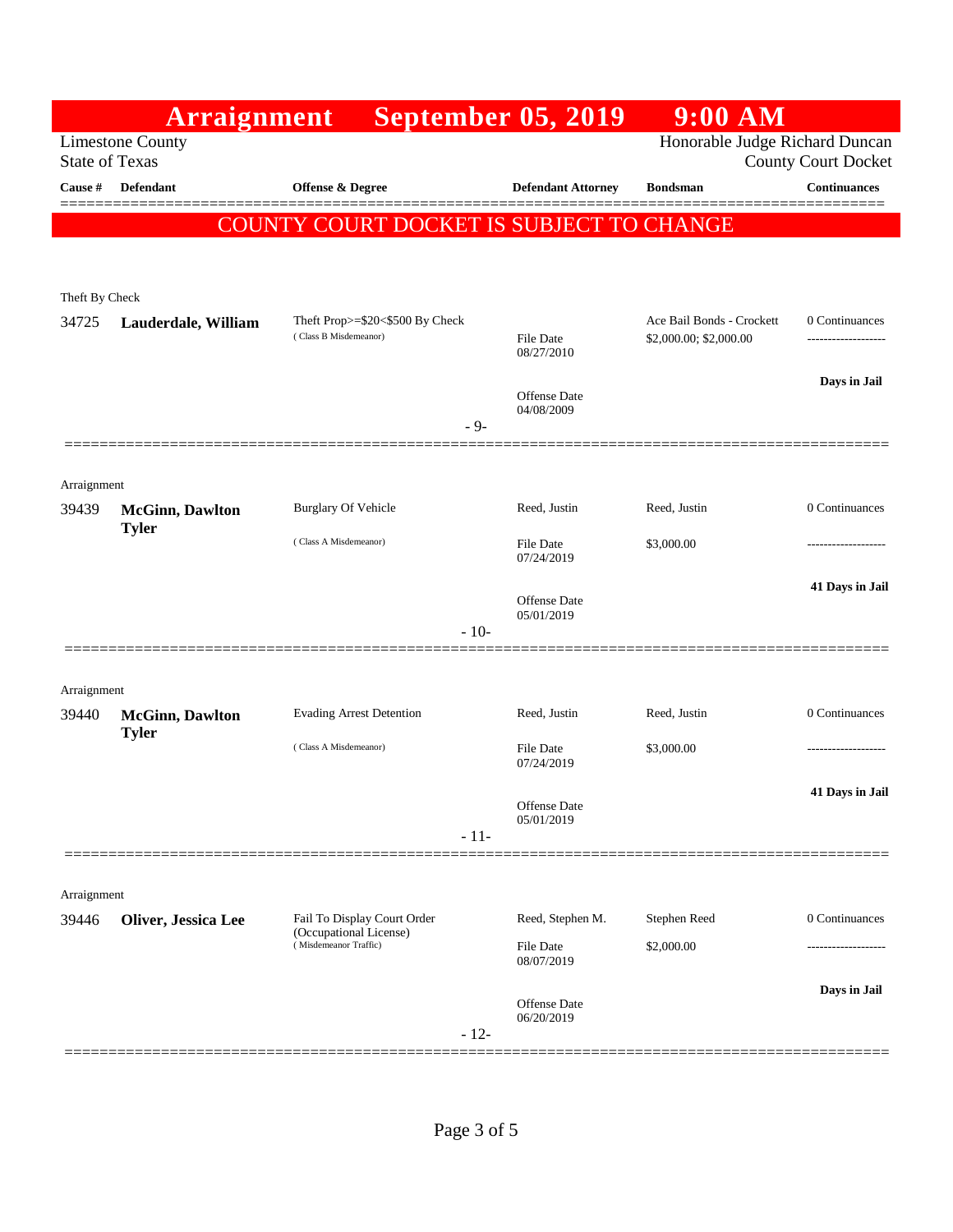|                | Arraignment                                      |                                                                              | <b>September 05, 2019</b>      | $9:00$ AM                      |                            |  |  |  |
|----------------|--------------------------------------------------|------------------------------------------------------------------------------|--------------------------------|--------------------------------|----------------------------|--|--|--|
|                | <b>Limestone County</b><br><b>State of Texas</b> |                                                                              |                                | Honorable Judge Richard Duncan | <b>County Court Docket</b> |  |  |  |
| <b>Cause #</b> | <b>Defendant</b>                                 | Offense & Degree                                                             | <b>Defendant Attorney</b>      | <b>Bondsman</b>                | <b>Continuances</b>        |  |  |  |
|                | COUNTY COURT DOCKET IS SUBJECT TO CHANGE         |                                                                              |                                |                                |                            |  |  |  |
|                |                                                  |                                                                              |                                |                                |                            |  |  |  |
| Arraignment    |                                                  |                                                                              |                                |                                |                            |  |  |  |
| 39459          | Riddle, Wade Nolan                               | Poss Marij <2oz                                                              |                                | Cash Bond                      | 0 Continuances             |  |  |  |
|                |                                                  | (Class B Misdemeanor)                                                        | File Date<br>08/22/2019        | \$2,000.00                     |                            |  |  |  |
|                |                                                  |                                                                              | Offense Date                   |                                | Days in Jail               |  |  |  |
|                |                                                  | $-13-$                                                                       | 05/22/2019                     |                                |                            |  |  |  |
|                |                                                  |                                                                              |                                |                                |                            |  |  |  |
| Arraignment    |                                                  |                                                                              |                                |                                |                            |  |  |  |
| 39444          | <b>Robinson, Curtis</b><br>Lamar                 | Driving W/Lic Inv W/Prev<br>Conv/susp/w/o Fin Res<br>(Class B Misdemeanor)   |                                | Freebird Bail Bonds            | 0 Continuances             |  |  |  |
|                |                                                  |                                                                              | <b>File Date</b><br>08/02/2019 | \$2,000.00                     |                            |  |  |  |
|                |                                                  |                                                                              | <b>Offense</b> Date            |                                | Days in Jail               |  |  |  |
|                |                                                  | $-14-$                                                                       | 07/12/2019                     |                                |                            |  |  |  |
|                |                                                  |                                                                              |                                |                                |                            |  |  |  |
| Arraignment    |                                                  |                                                                              |                                |                                |                            |  |  |  |
| 39445          | <b>Robinson, Curtis</b><br>Lamar                 | Fail To Identify Fugitive Intent Give<br>False Info<br>(Class A Misdemeanor) |                                | Freebird Bail Bonds            | 0 Continuances             |  |  |  |
|                |                                                  |                                                                              | <b>File Date</b><br>08/02/2019 | \$3,000.00                     | -------------------        |  |  |  |
|                |                                                  |                                                                              | Offense Date                   |                                | Days in Jail               |  |  |  |
|                |                                                  | $-15-$                                                                       | 07/12/2019                     |                                |                            |  |  |  |
|                |                                                  |                                                                              |                                |                                |                            |  |  |  |
| Arraignment    |                                                  |                                                                              |                                |                                |                            |  |  |  |
| 39458          | Samaniego, Crystal<br>Lee                        | Driving W/Lic Inv W/Prev<br>Conv/Susp/W/O Fin Res<br>(Class B Misdemeanor)   |                                | Freebird Bail Bonds            | 0 Continuances             |  |  |  |
|                |                                                  |                                                                              | <b>File Date</b><br>08/22/2019 | \$2,000.00                     |                            |  |  |  |
|                |                                                  |                                                                              | <b>Offense</b> Date            |                                | Days in Jail               |  |  |  |
|                |                                                  | $-16-$                                                                       | 07/16/2019                     |                                |                            |  |  |  |
|                |                                                  |                                                                              |                                |                                |                            |  |  |  |